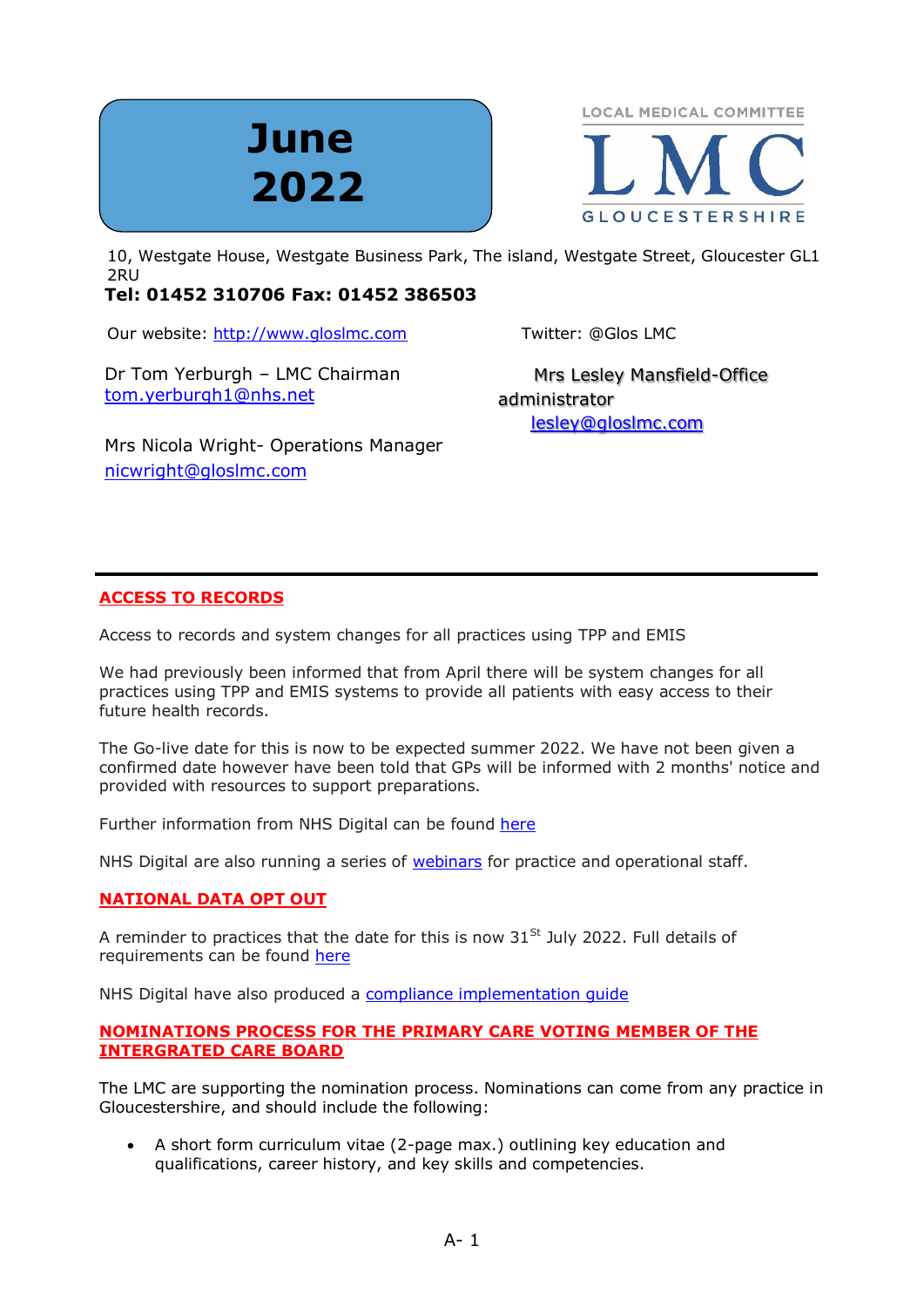- A covering letter from your organisation in support of the CV, with a brief statement summarising why the nominee is being put forward, and what perspective and contribution they will bring to this pivotal position.
- Confirmation of both the nominator and 2 other eligible providers who are prepared to 'second' the nomination.

Nominations should be emailed to *office@gloslmc.com* by Thursday 9<sup>th</sup> June.

## **BMA FEES CALCULATOR**

The BMA have created a fess calculator to make it easy to calculate what to charge for work outside your contract based on your individual circumstances.

The [fees calculator](https://www.bma.org.uk/pay-and-contracts/fees/fees-calculator/bma-fees-calculator) will show you how much it costs to provide your services so that you can decide what to charge, you don't lose money, and you can work on your own terms.

#### **COVID PASSES FOR 5–11-YEAR-OLDS**

Access to covid passes is now available for those in the 5-11 age groups. Passes are already available for those 12+.

Passes will be available by post when families call 119. They can also submit a web request. The passes will be sent to the registered address as listed on the GP record. They will only be produced if a complete vaccination course has occurred. Recovery passes are not provided for this age group and instant online access is not provided either.

In summary our understanding at the LMC is as follows:

Age 5-11 Passes (to be posted) can be requested via 119 or via the web if a complete vaccination course has occurred.

Age 12 As above AND Using the NHS login passes can be obtained/downloaded immediately via the web. Recovery passes are shown if there has been a positive NHS PCR in the previous 180 days.

Age 13+ As above AND Access is also available via the NHS app.

Each pass is valid for 30 days from production so may need to be requested shortly before any trip abroad.

<https://www.nhs.uk/conditions/coronavirus-covid-19/nhs-covid-pass/>

## **MEDICAL EXEMPTION SERVICE**

As of 12 May 2022, the domestic NHS COVID Pass is no longer available, and the medical exemptions service (119) will no longer accepts new applications from people who want to use the domestic NHS COVID Pass to prove they cannot be vaccinated for medical reasons.

The 119 service will continue running at a minimal level until 11 July, only accepting queries to the call centre and processing outstanding applications via GP assessments into the Summary Care Record application (SCRa). GPs will be required to continue processing applications until 11 July to comply with the amendments to GP regulations. Previously granted exemptions will continue to show throughout in the NHS Covid Pass under "view my records" except where they have expired due to time-limited grounds.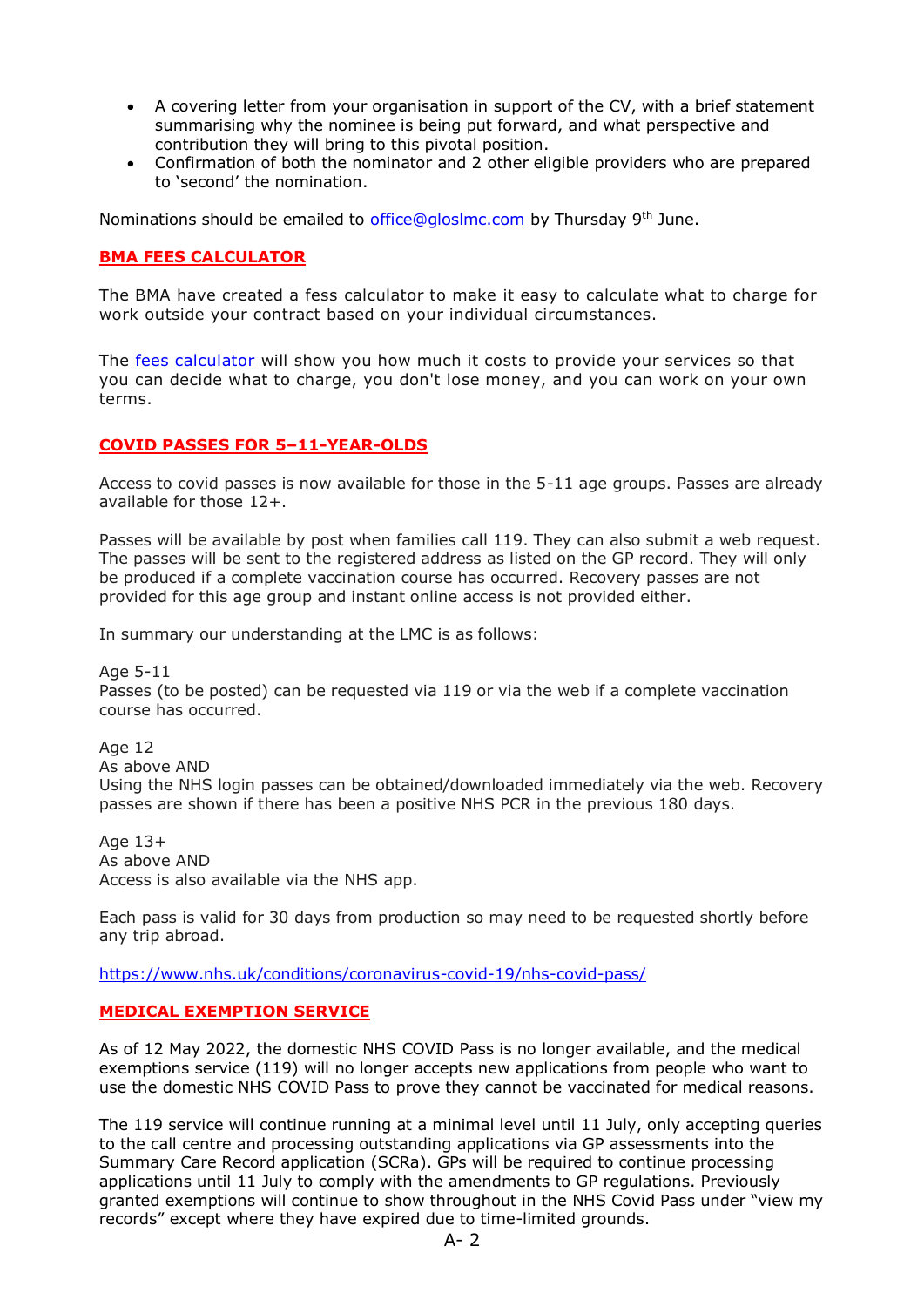The NHS COVID Pass for international travel will continue to be available as normal. More information about medical exemptions can be found on [gov.uk.](https://generalpracticebulletin.cmail20.com/t/d-l-fjhkjjk-jlddotjkh-k)

## **DELAYED CONTRACTUAL CHANGES FOR DECEASED PATIENT RECORDS**

NHSE/I have confirmed that the contractual changes for the management of deceased patient records have yet to take effect. This is due to required legislative and system changes remaining outstanding and means that practices should continue printing and sending the full paper records to PCSE, who will collect these in the usual manner until NHSE/I notifies the profession otherwise. PCSE will also retain the obligation to process AHRA requests it receives directly until that time.

## **HORMONE REPLACEMENT THERAPY (HRT)**

Another Davina TV programme has added to the already increased demand for consultations and HRT medication. To support the careful management of HRT supply, prescribers are encouraged to check availability of HRT products before [prescribing.](https://healthcareleadersupdate.cmail20.com/t/d-l-fjjtiud-irkjkykudl-m/) For further information, see the British [Menopause](https://healthcareleadersupdate.cmail20.com/t/d-l-fjjtiud-irkjkykudl-c/) Society supply update and the [NICE](https://healthcareleadersupdate.cmail20.com/t/d-l-fjjtiud-irkjkykudl-q/) HRT [guidance.](https://healthcareleadersupdate.cmail20.com/t/d-l-fjjtiud-irkjkykudl-q/) There is a new protocol to allow Pharmacists to make certain substitutions directly. Details of this will be updated on the LMC website shortly.

#### **RECORDING PATIENT SAFETY EVENTS WITH THE LEARNING FROM PATIENT SAFETY EVENTS SERVICE**

There is a new way for practices to record patient safety events. The [Learning from](https://www.england.nhs.uk/patient-safety/learn-from-patient-safety-events-service/) Patient [Safety Events](https://www.england.nhs.uk/patient-safety/learn-from-patient-safety-events-service/) (LFPSE) service has replaced the National Reporting and Learning System (NRLS). This new system, managed by NHS England and NHS Improvement, is a major upgrade. It creates a single national NHS system for recording patient safety events. It is a centralised system to record and analyse information. It is hoped that the new system will increase recording. This will allow for more effective learning from events, with patient safety improving.

Primary care staff are encouraged to use the system to record any events where:

- a patient was harmed or could have been harmed. For example, an unsafe discharge.
- there has been a poor outcome, but it is not yet clear whether an incident contributed or not.
- risks to patient safety in the future have been identified.
- safe and effective care has been delivered that could be learned from to improve patient safety.

CQC will receive information from this reporting system, [myth buster 24](https://www.cqc.org.uk/guidance-providers/gps/gp-mythbuster-24-recording-patient-safety-events-learn-patient-safety-events) confirms when they would expect it to be used.

## **VACCINATION REQUESTS FROM SECONDARY CARE**

The LMC are hearing of requests for shingles vaccine administration outside of the green book and follow up Hepatitis B immunisations following a first does administered in A&E which are not commissioned. We are actively trying to find a solution to these matters. If you have more examples, please let us know?

#### **PCSE**

The LMC raised a number of issues on behalf of practices at the PCSE update webinar for CCGs and LMCs on the  $26<sup>th</sup>$  of May, please see the [update](https://www.gloslmc.com/downloads/LMC%20Meetings/PCSE%20Update%20call%2026%205%202022.pdf) on the LMC website. Although not all of these were answered we will continue to raise these issues. Do continue to send details of any problems with the LMC to the office.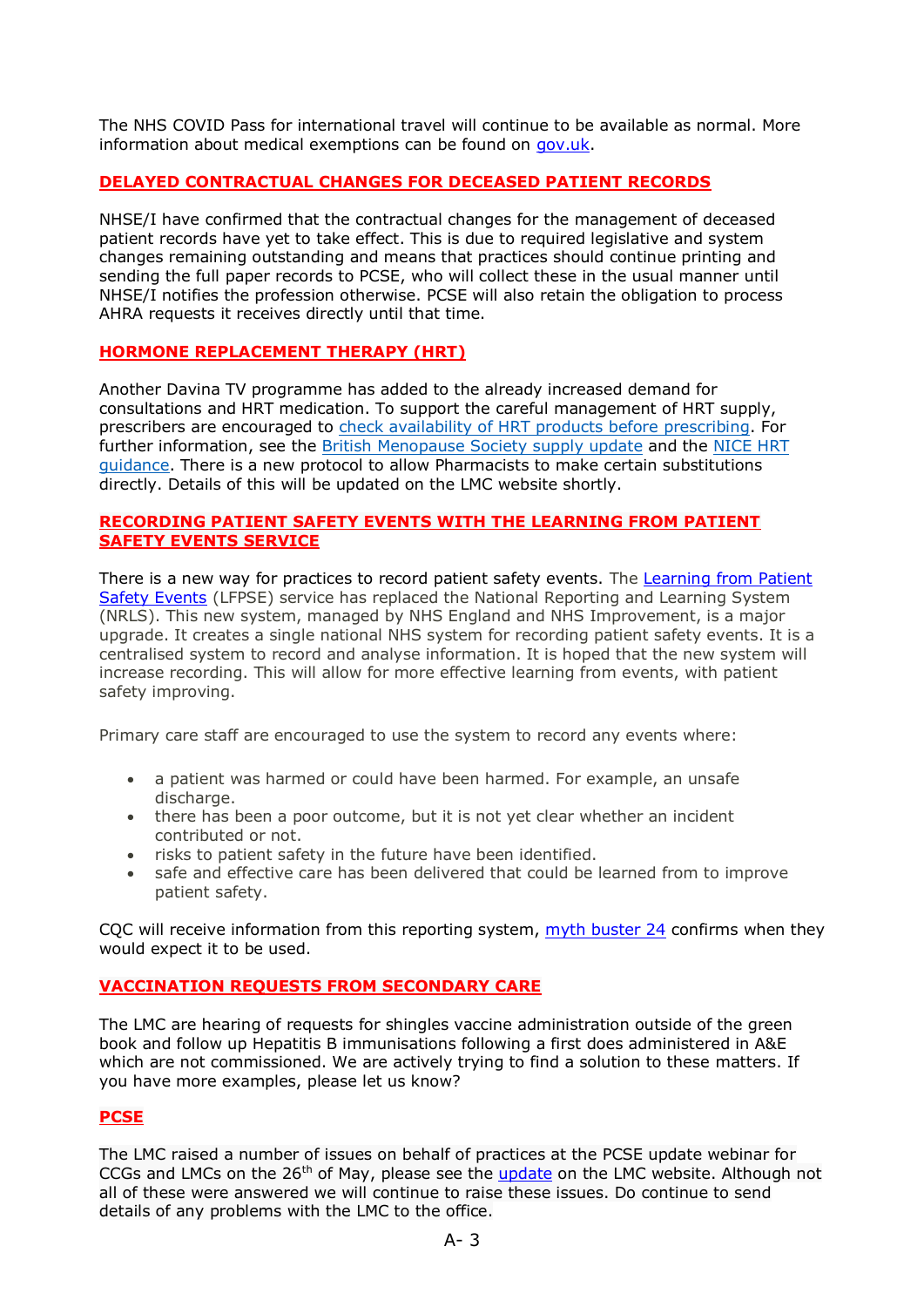#### **PRESCRIBING HORMONES FOR GENDER DYSPHORIA**

We are aware that GPs are receiving requests from private clinics requesting that they prescribe for patients with gender dysphoria. The BMA have published some information on [managing patients with gender dysphoria](https://www.bma.org.uk/advice-and-support/gp-practices/gp-service-provision/managing-patients-with-gender-dysphoria) . GPs should consider whether there is a shared care agreement in place before making the decision to prescribe. They should also ensure that it is clear who will be responsible for any monitoring of the patient whilst on the prescribed medication. Please note there is no agreed enhanced service in the county for shared care monitoring of these drugs.

#### **NATIONAL LMC CONFERENCE**

The LMC team attended the UK LMC conference in York on the 10/11 May. There was lots of interesting motions and debate. A summary of some of the key discussions can be found [here.](https://www.gloslmc.com/library1.asp?id=263)

#### **UKRAINIAN REFUGEES**

We have been informed that Ukrainian refugees are not included in any current Enhanced Service schemes. NHSE are in the process of looking at a specific enhanced service for this population.

We have uploaded some information about NHS services in the UK in Ukrainian and Russian to the [LMC Website,](https://www.gloslmc.com/library1.asp?cid=90) as well as a GMS1 application form in Ukrainian. Please be aware that an NHS number should have been issued as part of the visa application process so when registering try searching in the usual way.

#### **GP SUPPORT**

There is now a local GP support role via the Gloucestershire primary care hub which people can access by emailing [glccg.glosgpsupport@nhs.net.](mailto:glccg.glosgpsupport@nhs.net) Dr Richards has worked as a GP in Gloucester for many years and has recently returned to practice after a career break. Dr Richards is an ILM qualified coach and mentor with experience of helping doctors in difficulty at different stages of their careers and has done additional training via SW leadership coaching for career coaching, wellbeing, recovery and flourishing as well as community voluntary work providing pastoral support and quiet time in a safe space for people to talk.

This is a confidential 1:1 peer support service and is open to any GP needing support for any reason at this present time. There is also support available for anyone who has had an experience which has affected their confidence and wellbeing at any time in the past. The access email link is confidential, and each enquiry will receive a personal response from either Dr Sarah Richards or Jess who is based in the primary care hub.

This offer is also available to people already receiving help or support from other agencies who would like some additional local peer support. There is also an offer of coaching and mentoring available for anyone thinking of returning to General Practice after a career break for any reason who would like a helping hand to support them through the process.

#### **FREE TRAINING AND WEBINARS**

Student Nurse GP placements webinar

For the attention of the Practice Managers –are you keen to consider ways of growing your Nursing work force? Do you have any Practice Nurses who are going to be retiring within the next 5 years? Have you thought about the benefits of hosting a student Nurse placement which can contribute towards managing these factors and sustaining the longer-term workforce?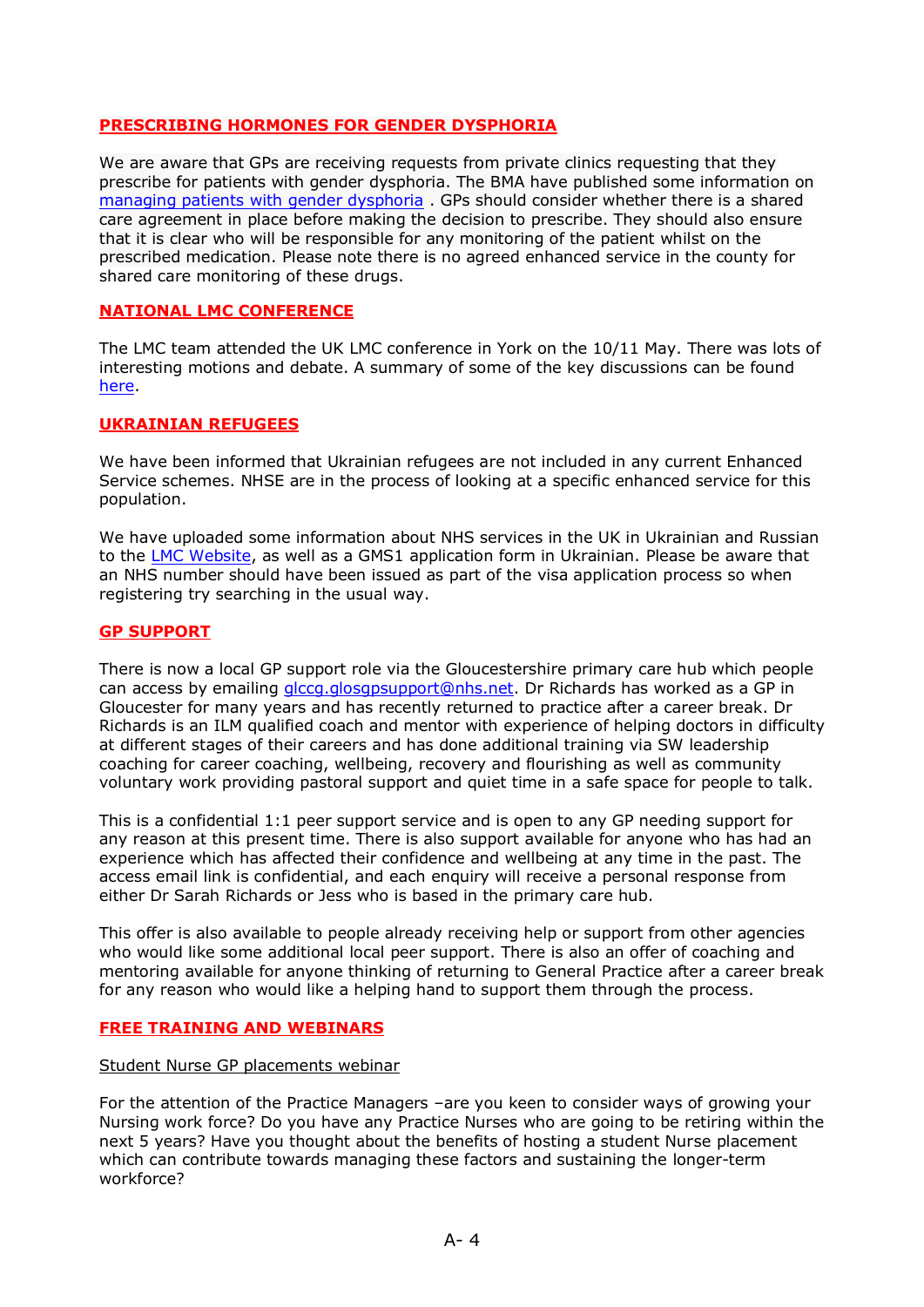Thursday 9<sup>th</sup> June 13.00-14.00- Please join Hannah Gannon (Practice Education Facilitator) and Nic Wright (Glos LMC) for a Microsoft Teams lunch and learn session.

There will be an opportunity to learn more about hosting Student Nurse placements and hear first-hand about some of the positive experiences encountered by Practice Managers and Practice Nurses.

#### [Please click here to join](https://teams.microsoft.com/l/meetup-join/19%3ameeting_YTUwNzE1YmItOWFhZi00OThhLWE1NGItN2NlOGE5YTRiYWY1%40thread.v2/0?context=%7b%22Tid%22%3a%2237c354b2-85b0-47f5-b222-07b48d774ee3%22%2c%22Oid%22%3a%2282b8d5f6-089c-4133-9e6c-dbbe439c46fa%22%7d)

#### Long Covid staff training

8 June 2022 1-2pm – Role of Clinical staff – Long Covid, Mast Cell Activation and GP Treatment – Presenter Dr Tim Robinson, Long Covid Clinical Lead 8 June 2022 1-2pm – Role of Clinical staff – Long Covid, Mast Cell [Activation](https://forms.office.com/r/M3iTeX08dP) and GP **[Treatment](https://forms.office.com/r/M3iTeX08dP)** 

13 July 2022 1-2pm – Pulmonary Rehab with Patients with Long Covid Presenter: Rachel Williams, Clinical Specialist Respiratory Physiotherapist-Team Lead, Southwest Respiratory Network NHSE/I Co-Clinical Lead Cornwall Partnership NHS Foundation Trust 13 July 2022 1-2pm – Pulmonary [Rehab with Patients with Long Covid](https://forms.office.com/r/15YqYB8P12)

20 July 2022 1-2pm – Role of Clinical Staff – Long Covid, POTs and Dysautonomia – Presenter Dr Tim Robinson, Long Covid Clinical Lead 20 July 2022 1-2pm – Role of Clinical Staff – Long Covid, POTs and [Dysautonomia](https://forms.office.com/r/g32iYaxfn9)

#### Access to records- using record access as a communication tool

29 June 2022 12-1pm- Using the record as a communication took the patient. Guest speaker Matt Hoghton [Using records as a communication tool with patients: Record access | NHS England and NHS](https://www.events.england.nhs.uk/events/using-record-as-a-communication-tools-with-patient)  [Improvement Events](https://www.events.england.nhs.uk/events/using-record-as-a-communication-tools-with-patient)

#### New to Partnership Programme

This programme which prepares new partners with the non-clinical skills to succeed in partnership. This training opportunity is fully funded by the NHS New to [Partnership](https://www.england.nhs.uk/gp/the-best-place-to-work/new-to-partnership-payment-scheme/) [Payment](https://www.england.nhs.uk/gp/the-best-place-to-work/new-to-partnership-payment-scheme/) Scheme. The next cohort starts this June 9th and there are a couple of spaces left, and there is a further cohort starting on September 7th, 2022. New partners can sign up to request a call back, or find out more [information](https://xytal.hubspotpagebuilder.com/xytal-new-to-partnership-programme-sign-up-0) [here](https://xytal.hubspotpagebuilder.com/xytal-new-to-partnership-programme-sign-up-0)

#### The Wellbeing Line

The Wellbeing Line have two exciting, free webinars open to all Gloucestershire health and social care staff. Please feel free to share with colleagues who might be interested in attending.

Let's Talk About Long Covid Webinar: 27<sup>th</sup> June, 3-4:30pm.

- A free webinar for anyone who would like to learn more about Long Covid and about supporting others living with Long Covid
- [Let's talk about Long Covid Tickets, Mon, Jun 27, 2022 at 3:00 PM | Eventbrite](https://www.eventbrite.co.uk/e/lets-talk-about-long-covid-tickets-337167415817)

Gentle Nutrition Webinar: 29<sup>th</sup> June, 7-8:30pm.

- Join Registered Associate Nutritionist Clare Moran to learn more about gentle nutrition and the non-diet approach to health and wellbeing.
- This event is both for people who are new to the non-diet approach to wellbeing, and for those that wish to develop and deepen their understanding.
- [Gentle Nutrition Webinar Registration, Wed 29 Jun 2022 at 19:00 | Eventbrite](https://www.eventbrite.co.uk/e/gentle-nutrition-webinar-registration-338013516527)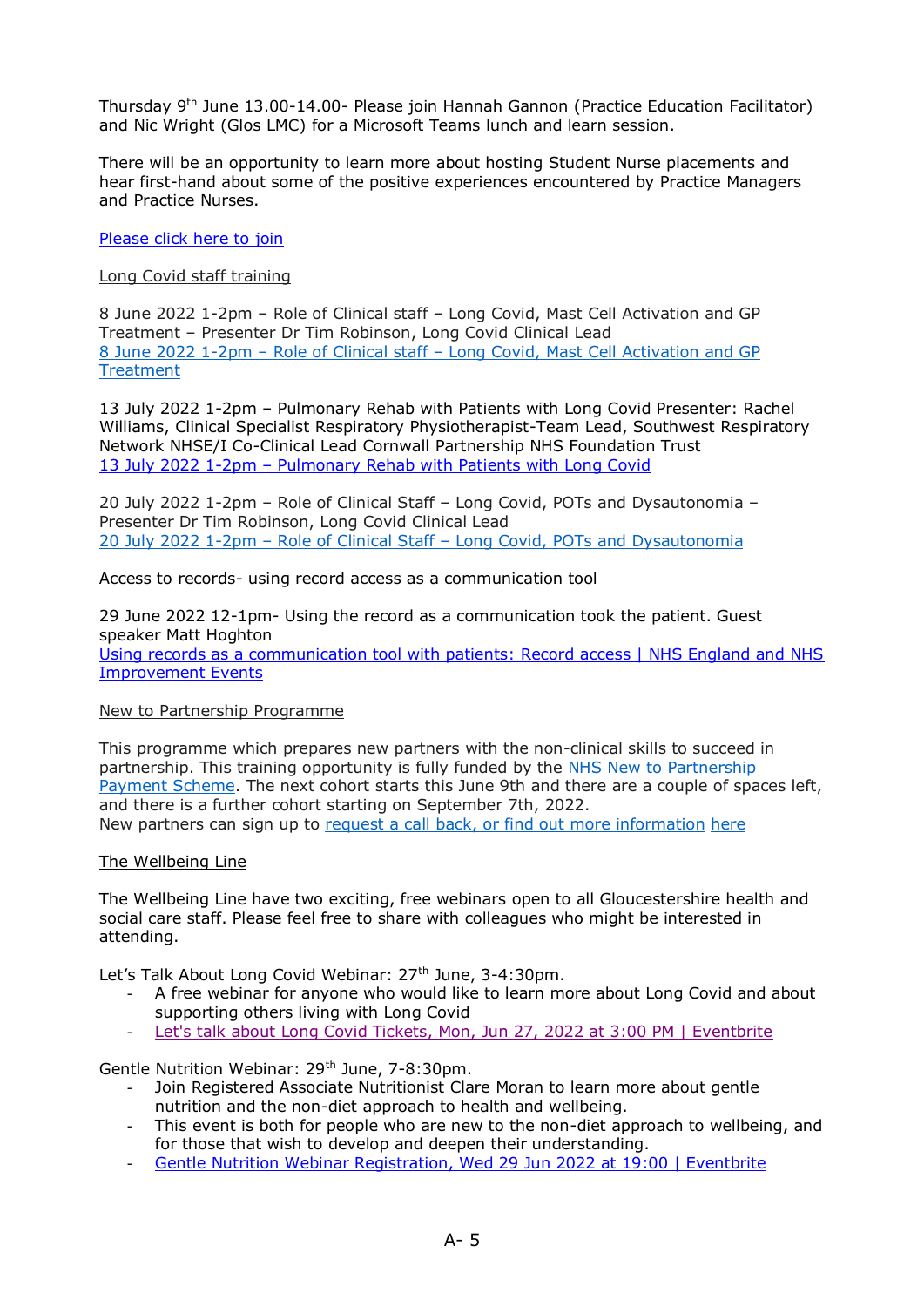#### GP Forum Courses

The GP Forum have 2 courses running in June

MUSCULOSKELETAL WEDNESDAY 8th JUNE 2022 at Bristol Booking form [here](https://www.gloslmc.com/downloads/Outgside%20Course%20Adverts/Bristol%20-%20June%202022.pdf) OPHTHALMOLOGY WEDNESDAY 15th JUNE 2022 at Gloucester Booking for[m here](https://www.gloslmc.com/downloads/Outgside%20Course%20Adverts/Gloucester%20-%20June%202022%20(002).pdf)

# **JOB OPPORTUNITIES**

A full list of current job adverts is at [http://www.gloslmc.com/blog-job](http://www.gloslmc.com/blog-job-vacancies.asp)[vacancies.asp](http://www.gloslmc.com/blog-job-vacancies.asp) and available below.

| GLOUCESTERSHIRE                                   |                                      |                                    | Date posted            | <b>Closing Date</b> |
|---------------------------------------------------|--------------------------------------|------------------------------------|------------------------|---------------------|
| Frampton &<br><b>Stonehouse Practice</b><br>Group | Frampton/Stonehouse Clinical Lead GP |                                    | 23 Nov 21              | Open                |
| <b>Coleford Family DoctorsColeford</b>            |                                      | Salaried GP                        | 16 July 21             | Open                |
| <b>Lechlade Medical</b><br><b>Centre</b>          | Lechlade                             | Salaried GP                        | 2 Feb 22               | Open                |
| Royal Crescent Surgery Cheltenham                 |                                      | GP (4-6 Sessions)                  | 28 Jul 21              | Open                |
| <b>St Catherines Surgery</b>                      | Cheltenham                           | Salaried GP                        | 4.Aug 21               | Open                |
| Mythe Medical Practice Tewkesbury                 |                                      | Salaried GP                        | 29 Mar 22              | Open                |
| Cam & Uley Family<br><b>Surgery</b>               | Gloucestershire                      | <b>GP Locum</b>                    | 7 Oct 21               | Open                |
| <b>Hadwen Health</b>                              | Gloucester                           | Salaried GP                        | 28 Apr 22              | 29 May 22           |
| <b>Forest of Dean</b>                             | Forest Of Dean                       | <b>Improved Access</b><br>Sessions | 12.11.21               | Open                |
| <b>Calverhay Surgery</b>                          | Wotton under Edge                    | Salaried GP                        | 23 Nov 21              | Open                |
| <b>West Cheltenham</b><br>Surgery                 | Cheltenham                           | Salaried GP                        | 23 Nov 21              | Open                |
| <b>Brunston &amp; Lydbrook</b><br><b>Surgery</b>  | Coleford                             | <b>GP Salaried/Partner</b>         | 23 Nov 21              | Open                |
| <b>Yorkleigh Surgery</b>                          | Cheltenham                           | Salaried GP                        | 29 Nov 21              | Open                |
| <b>Drybrook Surgery</b>                           | Gloucestershire                      | Salaried GP                        | 16 Mar 21              | Open                |
| <b>Cotswold Medical</b><br>Practice               | Bourton on the Water Partner GP      |                                    | $\overline{21}$ Dec 21 | Open                |
| <b>Hilary Cottage Surgery</b>                     | Fairford<br>Gloucestershire          | <b>GP Partner</b>                  | 18 Jan 22              | Open                |
| Dockham Surgery                                   | Cinderford                           | Salaried GP                        | 24 Mar 22              | Open                |
| Corse & Staunton<br>Surgery                       | Gloucestershire                      | Salaried GP                        | 8 Feb 22               | Open                |
| <b>Walnut Tree Surgery</b>                        | Dursley                              | Salaried GP                        | 16 Feb 22              | Open                |
| <b>Brockworth Surgery</b>                         | Gloucester                           | Salaried GP                        | 28 Apr 22              | Open                |
| <b>Five Valleys Medical</b>                       | Stroud                               | Salaried GP                        | 7 Apr 22               | Open                |
| Leckhampton Surgery                               | Cheltenham                           | Salaried GP                        | 23 Mar 22              | June 22             |
| <b>Stow Surgery</b>                               | Stow on the Wold<br>Gloucestershire  | Maternity Locum<br>Vacancy         | 23 Mar 22              | 30 Apr 22           |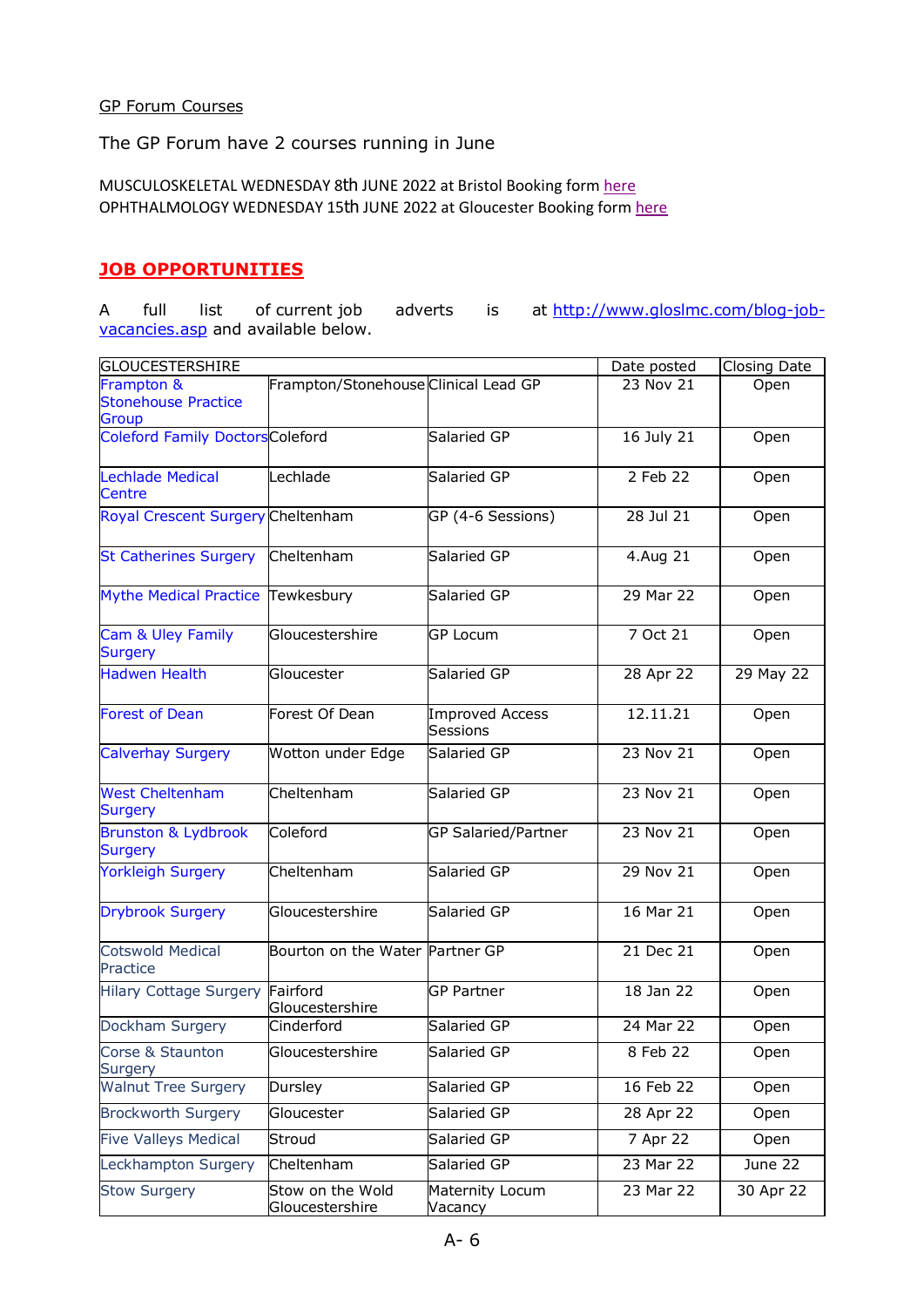| <b>Sixways Clinic</b>                                                 | Cheltenham                  | Salaried GP/Partner                  | 5 Apr 22  | Open                    |
|-----------------------------------------------------------------------|-----------------------------|--------------------------------------|-----------|-------------------------|
| <b>Hucclecote Surgery</b>                                             | Gloucester                  | Salaried GP                          | 12 Apr 22 | 1 May 22                |
| <b>Hucclecote Surgery</b>                                             | Gloucester                  | <b>Adv Nurse Practitioner</b>        | 12 Apr 22 | 1 May 22                |
| <b>Weston House Practice</b>                                          | Cheltenham                  | <b>Lead Practice Nurse</b>           | 12 Apr 22 | Open                    |
| Weston House Practice Cheltenham                                      |                             | Salaried/Partner GP                  | 12 Apr 22 | Open                    |
| <b>Five Valleys Medical</b>                                           | Stroud                      | Triage Practitioner                  | 19 Apr 22 | Open                    |
| Severnside Medical                                                    | Gloucester                  | Salaried GP                          | 21 Apr 22 | Open                    |
| Practice<br>Churchdown Surgery                                        | Gloucester                  | Partner/Salaried GP                  | 28 Apr 22 | 27 May 22               |
| <b>GHAC</b>                                                           |                             |                                      |           |                         |
|                                                                       | Gloucester                  | Special Interest GP<br>Fellowship    | 21 Apr 22 | Open                    |
| <b>Rendcomb Surgery</b>                                               | Cirencester                 | Salaried GP                          | 28 Apr 22 | Open                    |
| The Chipping Surgery                                                  | Wotton Under Edge           | Salaried GP                          | 4 May 22  | 30 May 22               |
| <b>Upper Thames Medical</b>                                           | Cirencester                 | Partner & Salaried GP                | 4 May 22  | Open                    |
| <b>Brockworth Surgery</b>                                             | Gloucester                  | <b>Practice Business</b><br>Manager  | 5 May 22  | 30 May 22               |
| Churchdown Surgery                                                    | Gloucester                  | GP Locum                             | 5 May 22  | 27 May 22               |
| <b>Forest Health Care</b>                                             | Cinderford/Ruardean         | GP                                   | 10 May 22 | Open                    |
| <b>Hilary Cottage Surgery</b>                                         | Fairford<br>Gloucestershire | Salaried GP                          | 18 May 22 | Open                    |
| <b>Rowcroft Medical</b><br>Centre                                     | Stroud                      | Locum/Salaried GP                    | 18 May 22 | Open                    |
| Royal Well Surgery                                                    | Cheltenham                  | Salaried GP                          | 18 May 22 | 6 June 22               |
| The Thirlestaine Breast Cheltenham<br>Centre                          |                             | Specialty Doctor in<br><b>Breast</b> | 25 May 22 | 2 June 22               |
| Berkeley Place Surgery Cheltenham                                     |                             | Salaried GP                          | 26 May 22 | $\overline{17}$ June 22 |
| <b>ELSEWHERE</b>                                                      |                             |                                      |           |                         |
| <b>Hanham Health</b>                                                  | <b>Bristol</b>              | <b>GP Opportunities</b>              | 4 Aug 21  | Open                    |
| <b>Bampton Medical</b><br>Practice                                    | Oxford                      | <b>GP Partner</b>                    | 5 Aug 21  | Open                    |
| New Barn Surgery                                                      | <b>Broadway</b>             | Maternity<br>Locum/Salaried GP       | 22 Oct 21 | Open                    |
| <b>Broadshires Health</b><br>Centre                                   | Carterton Oxon              | Salaried GP/Partner                  | 2 Feb 22  | Open                    |
| <b>Newbury Street</b><br>Practice                                     | Oxford                      | Partner GP                           | 19 May 22 | Open                    |
| Newbury Street<br>Practice                                            | Oxford                      | Salaried GP                          | 19 May 22 | Open                    |
| <b>GLOUCESTER</b><br><b>ROAD MEDICAL</b><br><b>CENTRE</b>             | <b>Bristol</b>              | <b>GP Associate</b>                  | 12 Apr 22 | Open                    |
| The Family Practice                                                   | <b>Bristol</b>              | <b>GP Vacancy</b>                    | 28 Apr 22 | 29 May 22               |
| <b>Ledbury Health</b><br><b>Partnership</b>                           | Hereford                    | Salaried GP                          | 10 May 22 | 5 June 22               |
| <b>Pembroke Road</b>                                                  | Clifton Bristol             | Salaried GP                          | 11 May 22 | Open                    |
| <b>Surgery</b><br><b>East Tree Health</b>                             | <b>Bristol</b>              | Salaried GP                          | 18 May 22 | Open                    |
| <b>Centre</b><br><b>Frome Valley Medical Bristol</b><br><b>Centre</b> |                             | Salaried GP/Maternity                | 18 May 22 | 7 June 22               |
| Frome Valley Medical<br>Centre                                        | Bristol                     | Cover<br>Secretary/Administrator     | 18 May 22 | 7 June 22               |
| <b>Frome Valley Medical</b><br><b>Centre</b>                          | <b>Bristol</b>              | Salaried GP                          | 18 May 22 | 7 June 22               |
|                                                                       |                             |                                      |           |                         |